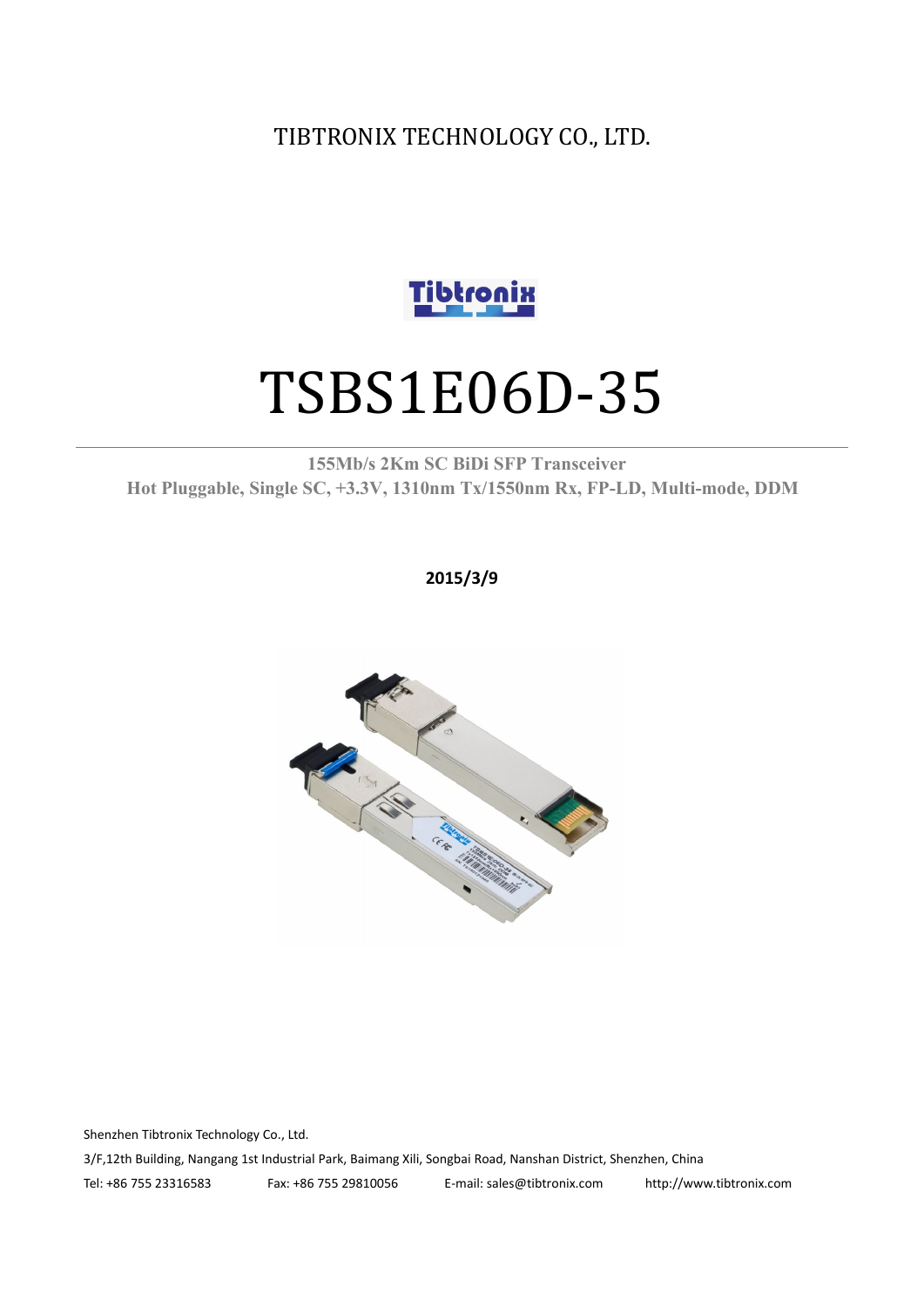#### **Features:**

- $\diamondsuit$  Up to 155Mb/s Data Links
- $\Leftrightarrow$  Hot-Pluggable
- $\Leftrightarrow$  Single SC connector
- $\diamond$  Up to 2 km on 50/125 µm MMF
- $\lozenge$  1310nm FP laser transmitter
- $\diamondsuit$  1550nm PIN photo-detector
- $\diamond$  Single +3.3V Power Supply
- $\Diamond$  Monitoring Interface Compliant with SFF-8472
- $\Diamond$  Maximum Power <1W
- $\Diamond$  Industrial /Extended/ Commercial operating temperature range: -40°C to 85°C/-5°C to 85°C/-0°C to 70°C Version available
- $\Leftrightarrow$  RoHS compliant and Lead Free

## **Applications:**

- $\diamond$  SONET OC-3/SDH STM-1
- $\Leftrightarrow$  Fast Ethernet
- $\Leftrightarrow$  Other Optical Links

## **Description:**

TIBTRONIX's TSBS1E06D-35 Transceivers are a high performance, cost effective module which have a single SC optics interface. They are compatible with the Small Form Factor Pluggable Multi-Sourcing Agreement (MSA) and Digital diagnostics functions are available via the 2-wire serial bus specified in SFF-8472. The receiver section uses a PIN receiver and the transmitter uses a 1310 nm FP laser, up to 13dB link budge ensure this module SONET OC-3 / SDH STM -1 2km application.

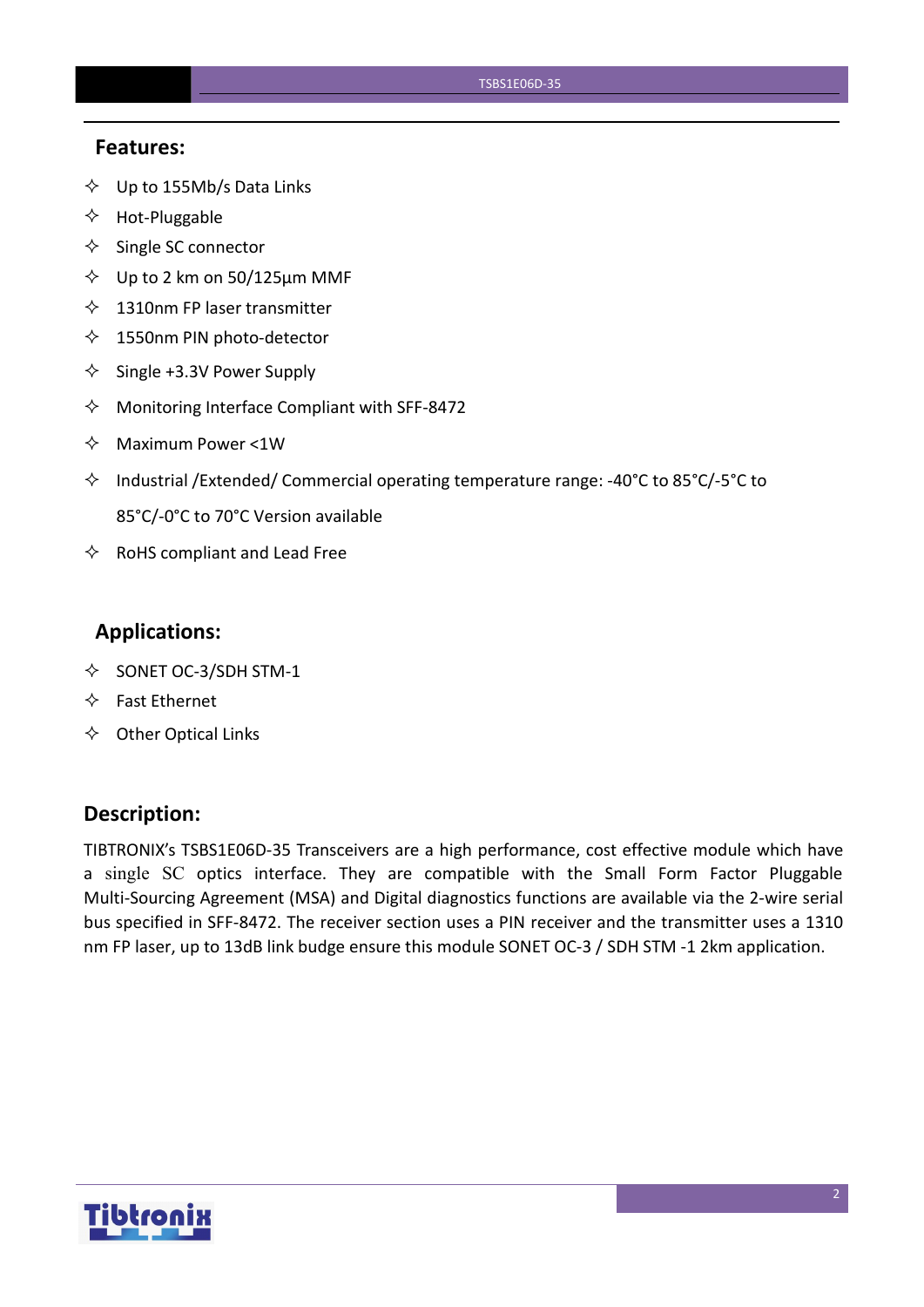# **Absolute Maximum Ratings**

| <b>Parameter</b>         | Symbol          | Min.   | <b>Typical</b> | Max.  | Unit        |
|--------------------------|-----------------|--------|----------------|-------|-------------|
| Storage Temperature      |                 | $-40$  |                | $+85$ | $\sim$<br>֊ |
| Supply Voltage           | V <sub>cc</sub> | $-0.5$ |                | 4     |             |
| <b>Relative Humidity</b> | <b>RH</b>       |        |                | 85    | %           |

# **Recommended Operating Environment:**

| Parameter                  | <b>Symbol</b> | Min.      | <b>Typical</b> | Max. | Unit     |              |
|----------------------------|---------------|-----------|----------------|------|----------|--------------|
|                            | Industrial    |           | $-40$          |      | 85       | $^{\circ}$ C |
| Case operating Temperature | Extended      | $T_c$     | $-5$           |      | 85       | $^{\circ}$ C |
|                            | Commercial    |           | 0              |      | $+70$    | $^{\circ}$ C |
| <b>Supply Voltage</b>      |               | $V_{CC}$  | 3.135          |      | 3.465    | v            |
| <b>Supply Current</b>      |               | Icc       |                |      | 300      | mA           |
| Inrush Current             |               | Isurge    |                |      | $lcc+30$ | mA           |
| <b>Maximum Power</b>       |               | $P_{max}$ |                |      |          | W            |

# $\bullet$  Electrical Characteristics(T<sub>OP</sub> = -40 to 85°C, VCC = 3.135 to 3.465 Volts)

| Parameter                      | <b>Symbol</b>                    | Min.        | <b>Typical</b> | Max.           | <b>Unit</b> | <b>Note</b> |
|--------------------------------|----------------------------------|-------------|----------------|----------------|-------------|-------------|
| <b>Transmitter Section:</b>    |                                  |             |                |                |             |             |
| Input differential impedance   | $R_{in}$                         | 90          | 100            | 110            |             |             |
| Single ended data input swing  | $V_{\text{in PP}}$               | 250         |                | 1200           | $mVp-p$     |             |
| Transmit Disable Voltage       | $V_D$                            | $Vcc - 1.3$ |                | Vcc            | $\vee$      | 2           |
| <b>Transmit Enable Voltage</b> | $\mathsf{V}_{\mathsf{EN}}$       | Vee         |                | $Vee+0.8$      | $\vee$      |             |
| Transmit Disable Assert Time   | ${\mathsf T}_{\textsf{dessert}}$ |             |                | 10             | <b>us</b>   |             |
| <b>Receiver Section:</b>       |                                  |             |                |                |             |             |
| Single ended data output swing | Vout, pp                         | 300         |                | 800            | mv          | 3           |
| LOS Fault                      | Vlosfault                        | $Vcc - 0.5$ |                | $V_{CC\_host}$ | $\vee$      | 5           |
| <b>LOS Normal</b>              | V <sub>los norm</sub>            | $V_{ee}$    |                | $V_{ee}$ +0.5  | $\vee$      | 5           |
| Power Supply Rejection         | <b>PSR</b>                       | 100         |                |                | mVpp        | 6           |

Note:

1. AC coupled.

2. Or open circuit.

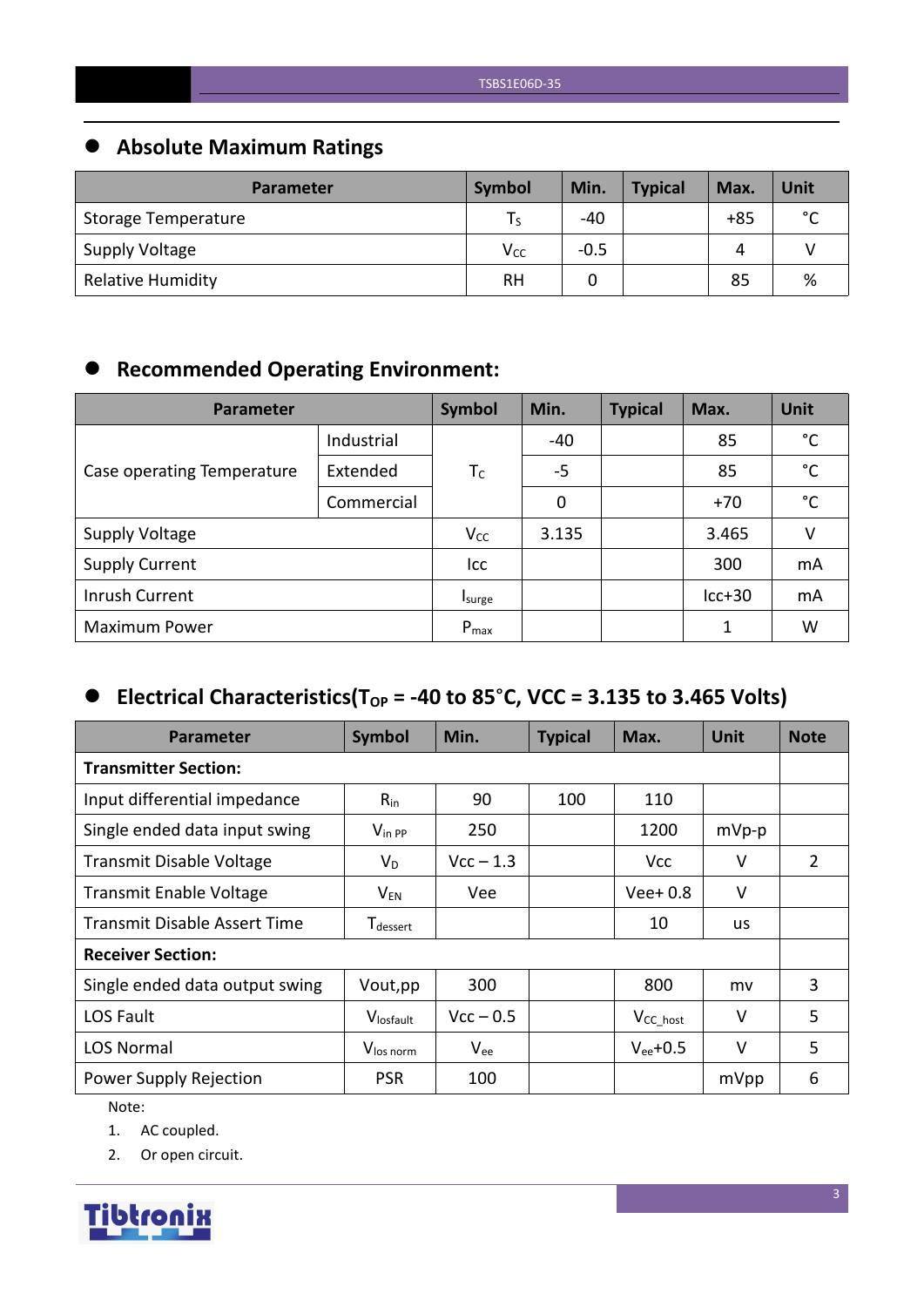- 3. Into 100 ohm differential termination.
- 4.  $20 80 \%$
- 5. LOS is LVTTL. Logic 0 indicates normal operation; logic 1 indicates no signal detected.
- 6. All transceiver specifications are compliant with a power supply sinusoidal modulation of 20 Hz to 1.5MHz up to specified value applied through the powersupply filtering network shown on page 23 of the Small Form-factor Pluggable (SFP) Transceiver Multi-Source Agreement (MSA), September 14, 2000.

## **Optical Parameters(T** $_{OP}$  = -40 to 85°C, VCC = 3.135 to 3.465 Volts)

| <b>Parameter</b>                                      | <b>Symbol</b>     | Min.  | <b>Typical</b>                             | Max.           | <b>Unit</b> | <b>Note</b>    |
|-------------------------------------------------------|-------------------|-------|--------------------------------------------|----------------|-------------|----------------|
| <b>Transmitter Section:</b>                           |                   |       |                                            |                |             |                |
| Center Wavelength                                     | $\lambda_{\rm c}$ | 1270  | 1310                                       | 1360           | nm          |                |
| Spectral Width(RMS)                                   | ORMS              |       |                                            | 4              | nm          |                |
| <b>Optical Output Power</b>                           | $P_{\text{out}}$  | $-15$ |                                            | -8             | dBm         | $\mathbf{1}$   |
| <b>Optical Rise/Fall Time</b>                         | $t_r / t_f$       |       |                                            | $\overline{2}$ | ns          | $\overline{2}$ |
| <b>Extinction Ratio</b>                               | ER                | 8.2   |                                            |                | dB          |                |
| Generated Jitter (peak to peak)                       | $J_{TX}p-p$       |       |                                            | 0.07           | UI          | $\overline{3}$ |
| Generated Jitter (rms)                                | $J_{TX}$ rms      |       |                                            | 0.007          | UI          | $\overline{3}$ |
| Eye Mask for Optical Output                           |                   |       | Compliant with G.957(class 1 laser safety) |                |             |                |
| <b>Receiver Section:</b>                              |                   |       |                                            |                |             |                |
| <b>Optical Input Wavelength</b>                       | $\lambda_c$       | 1530  | 1550                                       | 1570           | nm          |                |
| <b>Receiver Overload</b>                              | $P_{ol}$          | -8    |                                            |                | dBm         | $\overline{4}$ |
| <b>RX Sensitivity</b>                                 | Sen               |       |                                            | $-28$          | dBm         | $\overline{4}$ |
| RX LOS Assert                                         | LOS <sub>A</sub>  | $-45$ |                                            |                | dBm         |                |
| RX_LOS De-assert                                      | LOS <sub>D</sub>  |       |                                            | $-29$          | dBm         |                |
| RX LOS Hysteresis                                     | LOS <sub>H</sub>  | 0.5   |                                            |                | dB          |                |
| <b>General Specifications:</b>                        |                   |       |                                            |                |             |                |
| Data Rate                                             | <b>BR</b>         |       | 155                                        |                | Mb/s        |                |
| <b>Bit Error Rate</b>                                 | <b>BER</b>        |       |                                            | $10^{-12}$     |             |                |
| Max. Supported Link Length on<br>50/125µm MMF@155Mb/s | $L_{MAX}$         |       | $\overline{2}$                             |                | km          |                |
| <b>Total System Budget</b>                            | <b>LB</b>         | 13    |                                            |                | dB          |                |

Note

- 1. The optical power is launched into MMF.
- 2. 20-80%.
- 3. Jitter measurements taken using Agilent OMNIBERT 718 in accordance with GR-253.
- 4. Measured with PRBS  $2^{7-1}$  at  $10^{-12}$  BER

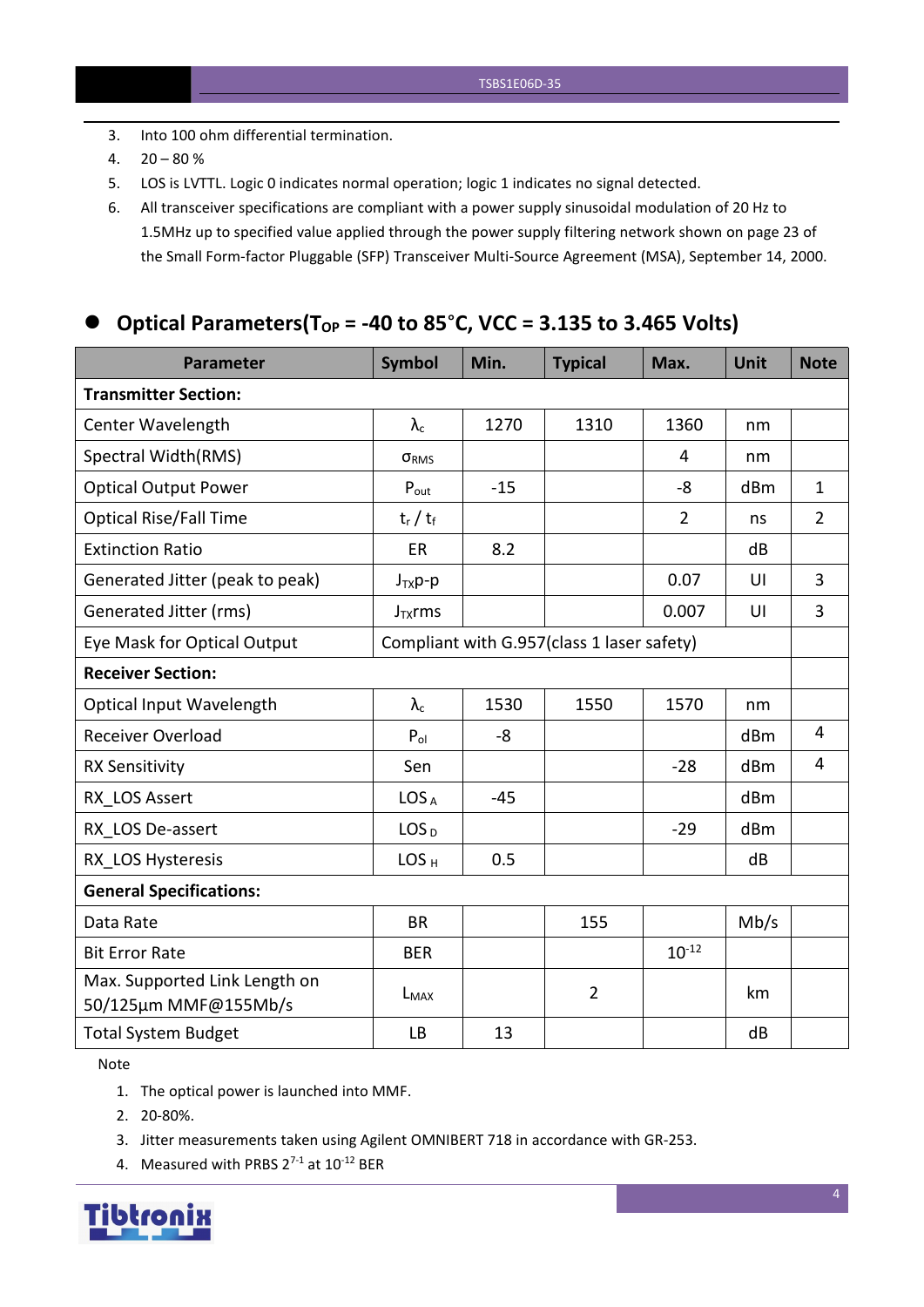# **Pin Assignment**



Diagram of Host Board Connector Block Pin Numbers and Name

#### **Diagram of Host Board Connector Block Pin Numbers and Names**

## **Pin Function Definitions**

| <b>Pin No</b>  | <b>Name</b>       | <b>Function</b>                     | <b>Plug Seq</b>                | <b>Notes</b>   |
|----------------|-------------------|-------------------------------------|--------------------------------|----------------|
| 1              | VeeT              | <b>Transmitter Ground</b>           | $\mathbf{1}$                   | $\mathbf{1}$   |
| $\overline{2}$ | <b>TX Fault</b>   | <b>Transmitter Fault Indication</b> | 3                              |                |
| 3              | <b>TX Disable</b> | <b>Transmitter Disable</b>          | 3                              | $\overline{2}$ |
| 4              | MOD-DEF2          | <b>Module Definition</b>            | $\overline{2}$                 | 3              |
| 5              | MOD-DEF1          | Module Definition 1                 | 3                              | $\overline{3}$ |
| 6              | MOD-DEF0          | Module Definition 0                 | $\overline{3}$<br>3            |                |
| 7              | Rate Select       | Not Connected                       | 3                              |                |
| 8              | <b>LOS</b>        | Loss of Signal                      | 3                              | 5              |
| 9              | <b>VeeR</b>       | <b>Receiver Ground</b>              | 1                              |                |
| 10             | <b>VeeR</b>       | <b>Receiver Ground</b>              | $\mathbf{1}$                   | $\mathbf{1}$   |
| 11             | <b>VeeR</b>       | <b>Receiver Ground</b>              | $\mathbf{1}$                   |                |
| 12             | RD-               | Inv. Received Data Out              | $\overline{\mathbf{3}}$        | 6              |
| 13             | $RD+$             | <b>Received Data Out</b>            | 3                              | $6\phantom{1}$ |
| 14             | VeeR              | <b>Receiver Ground</b>              | $\overline{\mathbf{3}}$        | $\mathbf{1}$   |
| 15             | <b>VccR</b>       | <b>Receiver Power</b>               | $\mathbf{1}$<br>$\overline{2}$ |                |
| 16             | <b>VccT</b>       | <b>Transmitter Power</b>            | $\overline{2}$                 |                |
| 17             | VeeT              | <b>Transmitter Ground</b>           | $\mathbf{1}$                   |                |

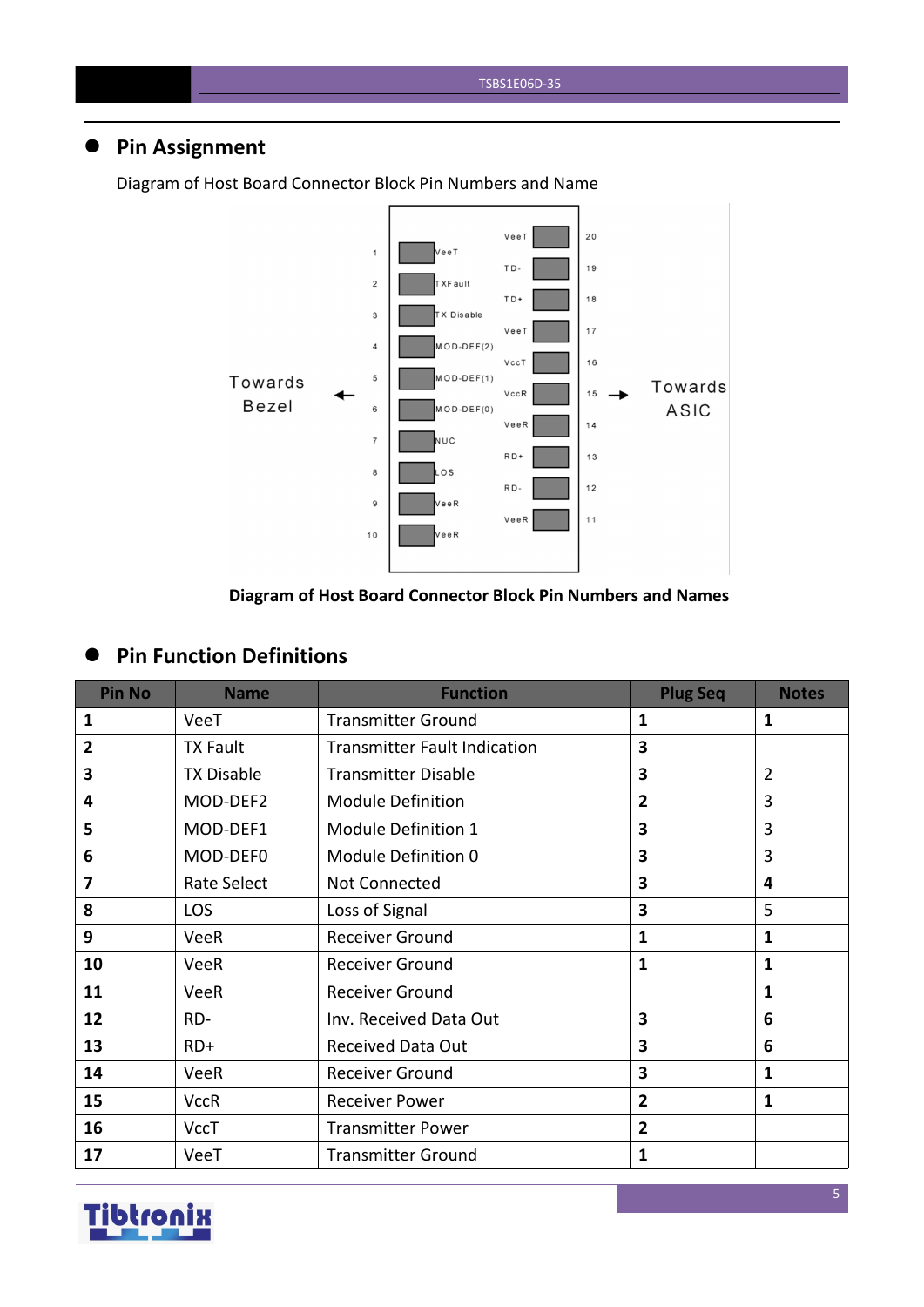TSBS1E06D-35

| 18 | $TD+$ | Transmit Data In          |  |
|----|-------|---------------------------|--|
| 19 | TD-   | Inv. Transmit In          |  |
| 20 | VeeT  | <b>Transmitter Ground</b> |  |

**Notes:**

- 1. Circuit ground is internally isolated from chassis ground.
- 2. Laser output disabled on TDIS >2.0V or open, enabled on TDIS <0.8V.
- 3. Should be pulled up with 4.7k 10 kohms on host board to a voltage between 2.0V and 3.6V. MOD\_DEF(0) pulls line low to indicate module is plugged in.
- 4. Rate select is not used
- 5. LOS is open collector output. Should be pulled up with 4.7k 10 kohms on host board to a voltage between 2.0V and 3.6V. Logic 0 indicates normal operation; logic 1 indicates loss of signal.
- 6. AC Coupled

**SFP Module EEPROM Information and Management**

The SFP modules implement the 2-wire serial communication protocol as defined in the SFP -8472. The serial ID information of the SFP modules and Digital Diagnostic Monitor parameters can be accessed through the  $I^2C$  interface at address A0h and A2h. The memory is mapped in Table 1. Detailed ID information (A0h) is listed in Table 2. And the DDM specification at address A2h. For more details of the memory map and byte definitions, please refer to the SFF-8472, "Digital Diagnostic Monitoring Interface for Optical Transceivers". The DDM parameters have been internally calibrated.

#### **Table 1.** Digital Diagnostic Memory Map (Specific Data Field Descriptions)



**Table 2** - EEPROM Serial ID Memory Contents (**A0h**)

| Data           | Length | Name of | <b>Description and Contents</b> |
|----------------|--------|---------|---------------------------------|
| <b>Address</b> | (Byte) | Length  |                                 |
| Base ID Fields |        |         |                                 |

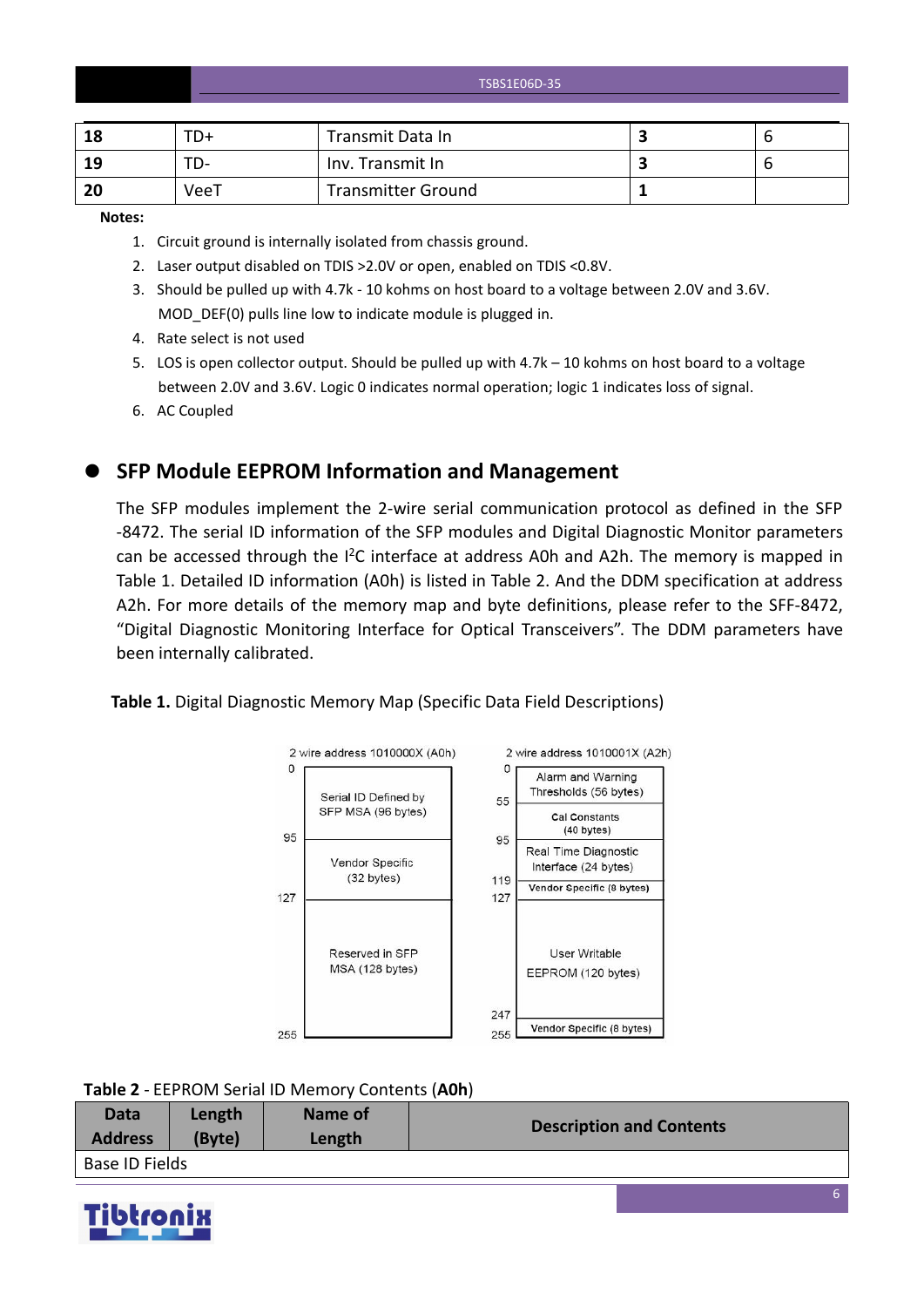| 0                         | $\mathbf{1}$              | Identifier     | Type of Serial transceiver (03h=SFP)                                                                     |
|---------------------------|---------------------------|----------------|----------------------------------------------------------------------------------------------------------|
| $\mathbf{1}$              | $\mathbf{1}$              | Reserved       | Extended identifier of type serial transceiver (04h)                                                     |
| $\overline{2}$            | $\mathbf{1}$              | Connector      | Code of optical connector type (07=LC)                                                                   |
| $3 - 10$                  | 8                         | Transceiver    |                                                                                                          |
| 11                        | $\mathbf{1}$              | Encoding       | NRZ(03h)                                                                                                 |
| 12                        | $\mathbf{1}$              | BR, Nominal    | Nominal baud rate, unit of 100Mbps                                                                       |
| 13-14                     | $\overline{2}$            | Reserved       | (0000h)                                                                                                  |
| 15                        | $\mathbf{1}$              | Length(9um)    | Link length supported for 9/125um fiber, units of 100m                                                   |
| 16                        | $\mathbf{1}$              | Length(50um)   | Link length supported for 50/125um fiber, units of 10m                                                   |
| 17                        | $\mathbf{1}$              | Length(62.5um) | Link length supported for 62.5/125um fiber, units of<br>10 <sub>m</sub>                                  |
| 18                        | $\mathbf{1}$              | Length(Copper) | Link length supported for copper, units of meters                                                        |
| 19                        | $\mathbf{1}$              | Reserved       |                                                                                                          |
| $20 - 35$                 | 16                        | Vendor Name    | SFP vendor name: TIBTRONIX                                                                               |
| 36                        | $\mathbf{1}$              | Reserved       |                                                                                                          |
| 37-39                     | 3                         | Vendor OUI     | SFP transceiver vendor OUI ID                                                                            |
| 40-55                     | 16                        | Vendor PN      | Part Number: "TSBS1E06D-35" (ASCII)                                                                      |
| 56-59                     | 4                         | Vendor rev     | Revision level for part number                                                                           |
| 60-62                     | 3                         | Reserved       |                                                                                                          |
| 63                        | $\mathbf{1}$              | <b>CCID</b>    | Least significant byte of sum of data in address 0-62                                                    |
| <b>Extended ID Fields</b> |                           |                |                                                                                                          |
| 64-65                     | $\overline{2}$            | Option         | Indicates which optical SFP signals are implemented<br>(001Ah = LOS, TX_FAULT, TX_DISABLE all supported) |
| 66                        | $\mathbf{1}$              | BR, max        | Upper bit rate margin, units of %                                                                        |
| 67                        | $\mathbf{1}$              | BR, min        | Lower bit rate margin, units of %                                                                        |
| 68-83                     | 16                        | Vendor SN      | Serial number (ASCII)                                                                                    |
| 84-91                     | 8                         | Date code      | TIBTRONIX's Manufacturing date code                                                                      |
| 92-94                     | 3                         | Reserved       |                                                                                                          |
| 95                        | $\mathbf{1}$              | <b>CCEX</b>    | Check code for the extended ID Fields (addresses 64 to<br>94)                                            |
|                           | Vendor Specific ID Fields |                |                                                                                                          |
| 96-127                    | 32                        | Readable       | TIBTRONIX specific date, read only                                                                       |
| 128-255                   | 128                       | Reserved       | Reserved for SFF-8079                                                                                    |

# **Digital Diagnostic Monitor Characteristics**

| <b>Data Address</b> | <b>Parameter</b>                 | <b>Accuracy</b> | Unit    |
|---------------------|----------------------------------|-----------------|---------|
| 96-97               | Transceiver Internal Temperature | ±3.0            | $\circ$ |

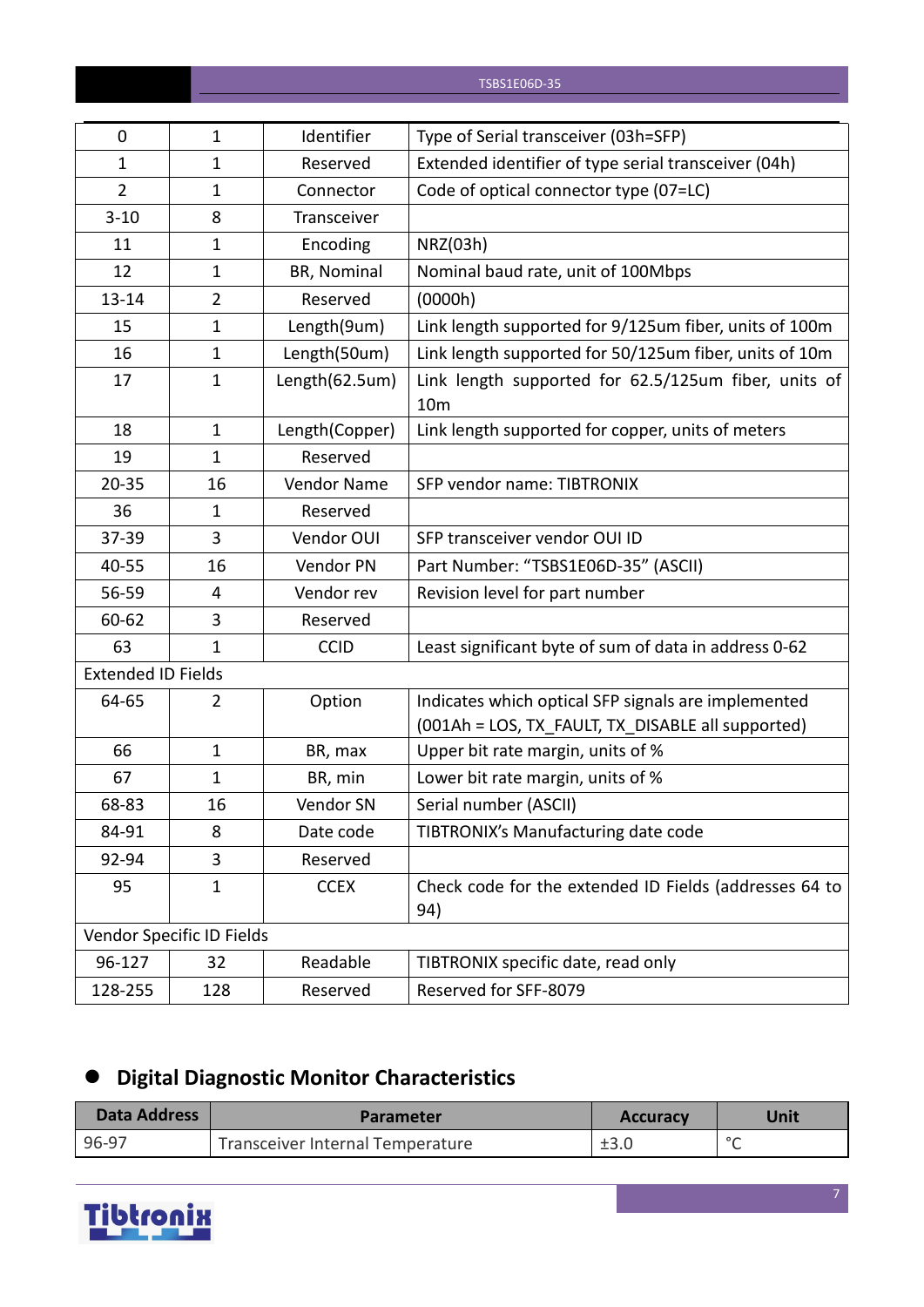|         | TSBS1E06D-35                        |      |      |  |  |  |  |
|---------|-------------------------------------|------|------|--|--|--|--|
|         |                                     |      |      |  |  |  |  |
| 100-101 | Laser Bias Current                  | ±10  | $\%$ |  |  |  |  |
| 100-101 | Tx Output Power                     | ±3.0 | dBm  |  |  |  |  |
| 100-101 | Rx Input Power                      | ±3.0 | dBm  |  |  |  |  |
| 100-101 | <b>VCC3</b> Internal Supply Voltage | ±3.0 | %    |  |  |  |  |

# **Regulatory Compliance**

The TSBS1E06D-35 complies with international Electromagnetic Compatibility (EMC) and international safety requirements and standards (see details in Table following).

| Electrostatic Discharge       | MIL-STD-883E                  | Class 1(>1000 V)              |
|-------------------------------|-------------------------------|-------------------------------|
| (ESD) to the Electrical Pins  | Method 3015.7                 |                               |
| Electrostatic Discharge (ESD) | IEC 61000-4-2                 | Compatible with standards     |
| to the Single SC Receptacle   | <b>GR-1089-CORE</b>           |                               |
| Electromagnetic               | FCC Part 15 Class B           | Compatible with standards     |
| Interference (EMI)            | EN55022 Class B (CISPR 22B)   |                               |
|                               | <b>VCCI Class B</b>           |                               |
| Laser Eye Safety              | FDA 21CFR 1040.10 and 1040.11 | Compatible with Class 1 laser |
|                               | EN60950, EN (IEC) 60825-1,2   | product.                      |

# **Recommended Circuit**



#### **SFP Host Recommended Circuit**